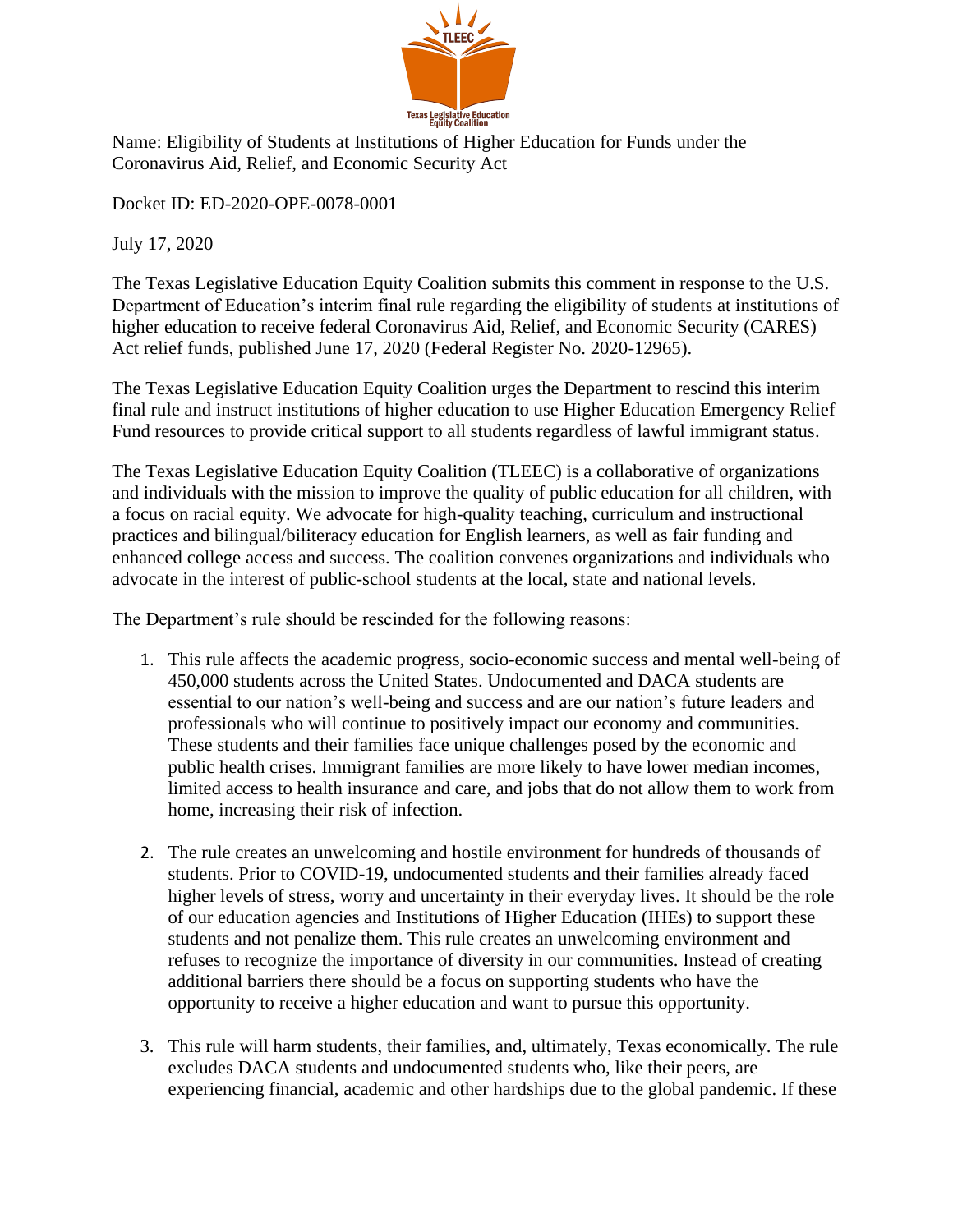students are not able to receive critical emergency relief funds, they may not be able to purchase digital learning devices, and internet access, and other necessary instructional materials, buy groceries, or cover childcare and health care costs. This could compromise their education and their ability to weather the economic downturn that is impacting all communities. Given the underlying changes in the US workforce, immigrants, both documented and undocumented, will become a more crucial source of labor over time. Moreover, many DACA recipients are highly educated and possess skills that are in high demand.<sup>1</sup> Crippling undocumented and DACA students from receiving much needed assistance could impact the long-term prosperity of our state and jeopardize our workforce.

4. The rule places unnecessary and harmful limitations on IHEs, including colleges, and the students they serve. Many IHEs will attempt to meet their mission to support all students and may struggle to do so with the rule's student eligibility limits. Additionally, IHE budgets and course offerings may be severely negatively impacted if students are forced to withdraw from school due to financial hardship. This rule could also drive students out of higher education and cripple their ability to find jobs that don't meet their potential. Estimates indicate that Texas receives \$11.5 billion in output, \$7.2 billion in income, and more than 108,000 jobs from DACA recipients alone. To not support this vital portion of the Texas economy in their pursuit of higher education will harm the state overall.<sup>2</sup> This harm will also adversely affect the local economies of the communities where IHEs are located.

The rule violates the original intent of CARES Act relief funds to alleviate the financial burden of the pandemic on postsecondary students. When the U.S. Congress passed the CARES Act, it did not intend for the HEERF financial aid grants to be distributed to students based on lawful immigration status. The Department's interpretation of this provision is an arbitrary and capricious administrative action – it is not consistent with the letter or spirit of the law and fails to consider the real-world implications of denying critical relief funds to hundreds of thousands of students during a global pandemic. The CARES Act was passed to provide emergency aid to the educational institutions and students who most need support during the pandemic. This rule is contrary to that purpose and the Texas Legislative Education Equity Coalition urges the Department to rescind it. Many students need support and it is unacceptable to not help during this crisis.

Should you have any questions, please contact Ana Ramon at Ana.Ramon@idra.org or Fatima Menendez at FMenendez@maldef.org.

Sincerely,

The Texas Legislative Education Equity Coalition

BreakThrough Central Texas Center for Public Policy Priorities (CPPP)

<sup>&</sup>lt;sup>1</sup>Obed, Manuel. "[Here's how many Dreamers are graduating from Texas high schools every year, according to](https://www.dallasnews.com/news/immigration/2019/04/24/here-s-how-many-dreamers-are-graduating-from-texas-high-schools-every-year-according-to-new-study/) new [study](https://www.dallasnews.com/news/immigration/2019/04/24/here-s-how-many-dreamers-are-graduating-from-texas-high-schools-every-year-according-to-new-study/)" *Dallas Morning News* 24 April 2019

<sup>2</sup> Perryman, Ray. "DACA: An Economic Imperative" 18 January 2018